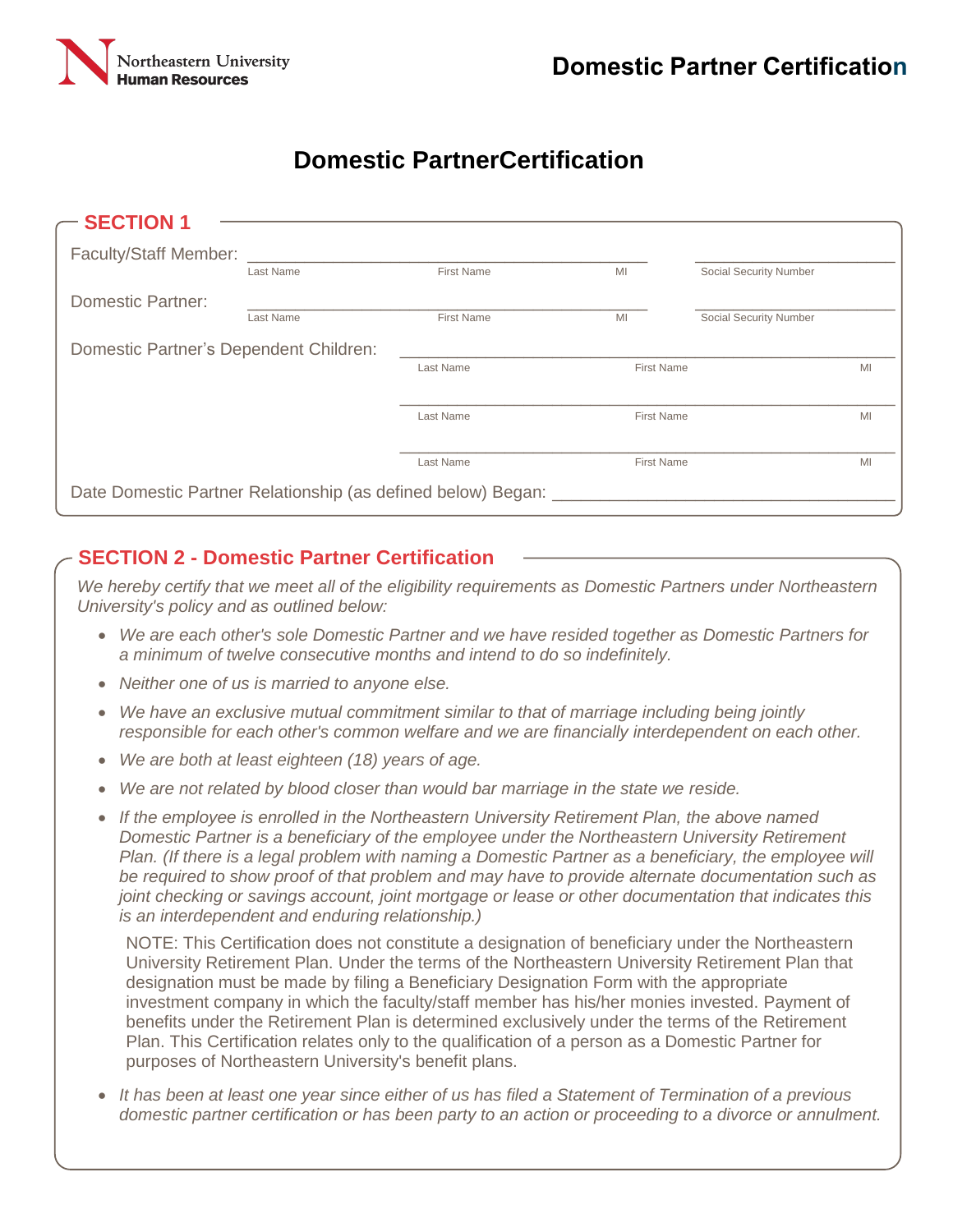## **SECTION 3 - Dependent Child of Domestic Partner Certification**

*We hereby certify that the above named child(ren) of the Domestic Partner meet all of the eligibility requirements listed below for coverage under Northeastern University's benefit plans.* 

- *The above listed child(ren) reside with us and the Domestic Partner is responsible for the child(ren)'s well being including financial well being.*
- *The Domestic Partner can claim the child(ren) as dependents for tax purposes under the federal, state and local (if applicable) guidelines.*
- *The child(ren) meet(s) the requirements as outlined in the benefit policies in which you are enrolling the child(ren).*

#### **SECTION 4 - Change in Domestic Partner Relationship**

*We agree to notify Northeastern University (HRM Benefits) if there is any change in our status as Domestic Partners as certified in this Certification Form which would make us no longer eligible to participate in the benefit plans. We further agree to notify Northeastern University within 30 days of any change in status by filing a Statement of Termination of Domestic Partnership and mailing a copy of the "Termination" to the former Domestic Partner. The faculty/staff member further agrees to provide HRM Benefits with the address of the Domestic Partner so that information about continuation rights, if any, can be sent.*

*After terminating a domestic partner relationship, the faculty/staff member will not be able to file a subsequent Certification of Domestic Partnership for twelve (12) months.* 

#### **SECTION 5 - Acknowledgements**

- *We understand that if any organization (i.e. health/dental plan carriers, etc.) or the University suffers a loss because of a false statement contained in the documents submitted in connection with coverage for a Domestic Partner and/or his/her dependents, or as a consequence of failing to notify HRM Benefits of a changed circumstance, the organization or the University will be entitled to recover reasonable attorney fees in addition to damages for all such losses and the amount of premium paid by the University on our behalf.*
- *We have provided the information in this Certification for use by Northeastern University for the purpose of determining our eligibility for Domestic Partner benefits under Northeastern's benefit plans.*
- *We understand that we must complete the necessary Enrollment/Change forms required by the benefit plans in addition to this Certification.*
- *We understand that unless the Domestic Partner and/or his/her dependent children qualify as the tax dependent(s) of the faculty/staff member, the value of the benefit coverage for these individuals will be treated as taxable income to the faculty/staff member and that the employee's portion of the benefit premium contribution for their coverage cannot be made on a pre-tax basis.*
- *We understand that some courts have used a signed Certification such as this one as evidence that a relationship equivalent to marriage exists for purposes of establishing and dividing community property, and that the Certification might be used by creditors in certain situations.*
- *We affirm that the assertions in this Certification are true to the best of our knowledge.*